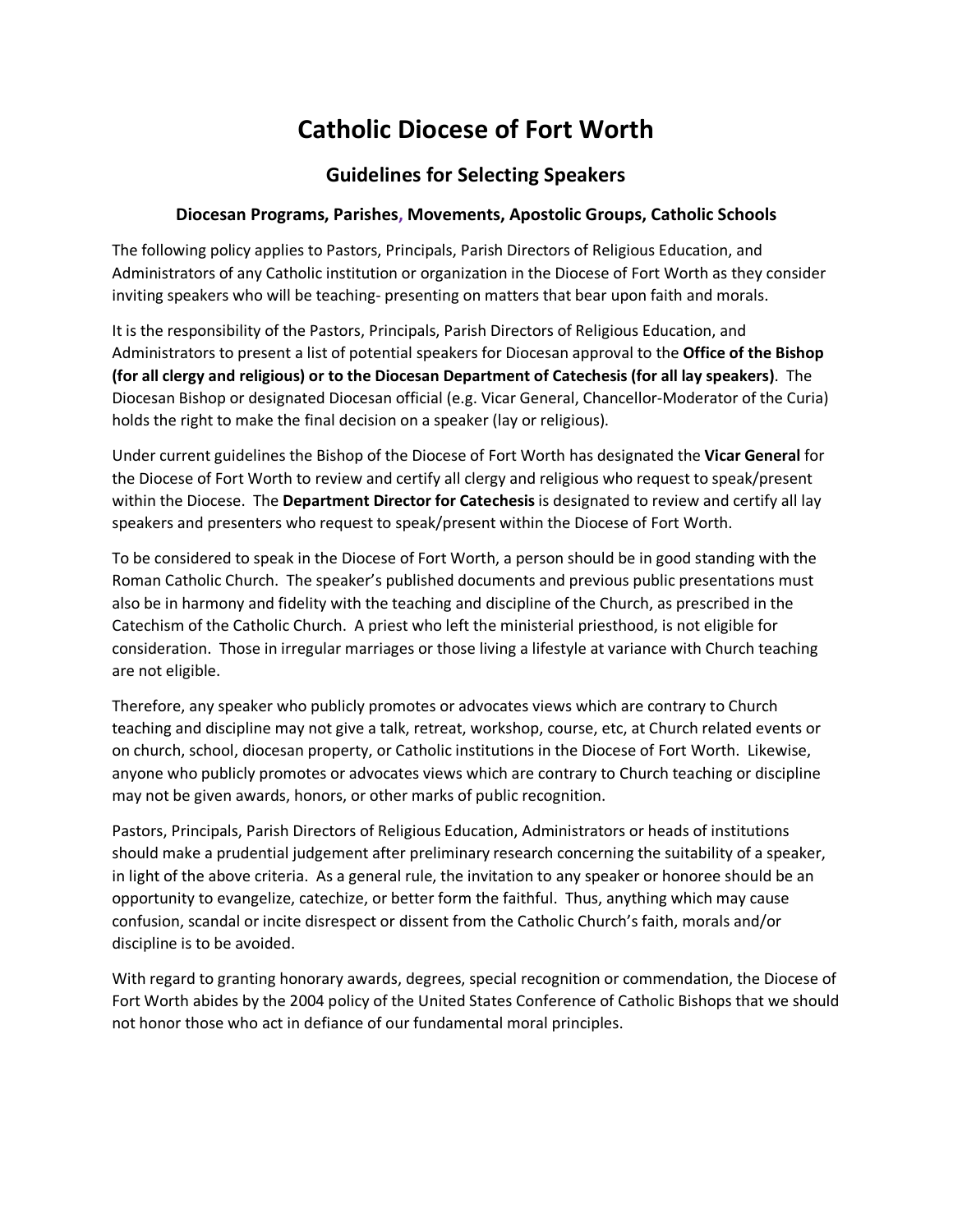## **Required Documentation**

#### **For Priests/ Religious**

- **1.** Letter from the Diocesan Bishop or the Religious Superior. **(It must be original and recentwithin a calendar year of the request.)**
- 2. Completion of all required Diocesan forms.
- 3. Proof of having completed Safe Environment Training.
- 4. A Curriculum Vitae with the following information:
	- **a.** Education (Catechetical/ Theological training and certifications) **Note: It is important that the speaker show evidence of competency in presenting the topic(s) in questions.**
	- b. Ministerial Experience
	- c. Current position

### **For Laity:**

- 1. Letter from their Pastor or Diocesan official (where applicable) indicating that they are a Catholic in good standing. Form needs to be signed and dated with a visible seal.
- 2. Completion of all required Diocesan forms.
	- a. Request Form
	- b. Testimonial of Suitability signed and dated with visible seal
- 3. Proof of having completed Safe Environment Training.
- 4. A Curriculum Vitae with the following information:
	- a. Education (Catechetical/Theological training and certifications). **Note: It is important that the speaker show evidence of competency in presenting the topic(s) in question).**
	- b. Ministerial Experience
	- c. Current Position
- 5. Outline of Presentation or brief paragraph explaining the talk topic(s).

## **Parish/Host's Responsibilities**

- 1. Submit the completed Request form.
- **2.** Collect and submit all required documentation to the appropriate Diocesan **office at least three (3) months prior to the scheduled presentation date.**
- 3. Include an assessment of the speaker (i.e. reviews from past presentations etc.)
- 4. Clarify the purpose and goals of the event with the speaker and make sure these are clearly written on all forms.
- 5. Check Visa information (if the speaker is from outside the country).
- 6. Verify all appropriate speaker documents (i.e. curriculum vitae).
- 7. Provide an environment that supports learning (space and materials).
- 8. If it is possible, arrange for coverage with the media, video recording, etc.

Please Note:

• **A parish may not use a speaker already approved to speak at one parish to present at another parish without consent/approval of the Pastor of the parish in question and completion of a new Diocesan speaker form(s).** If the same speaker is presenting-teaching a new topic, a new